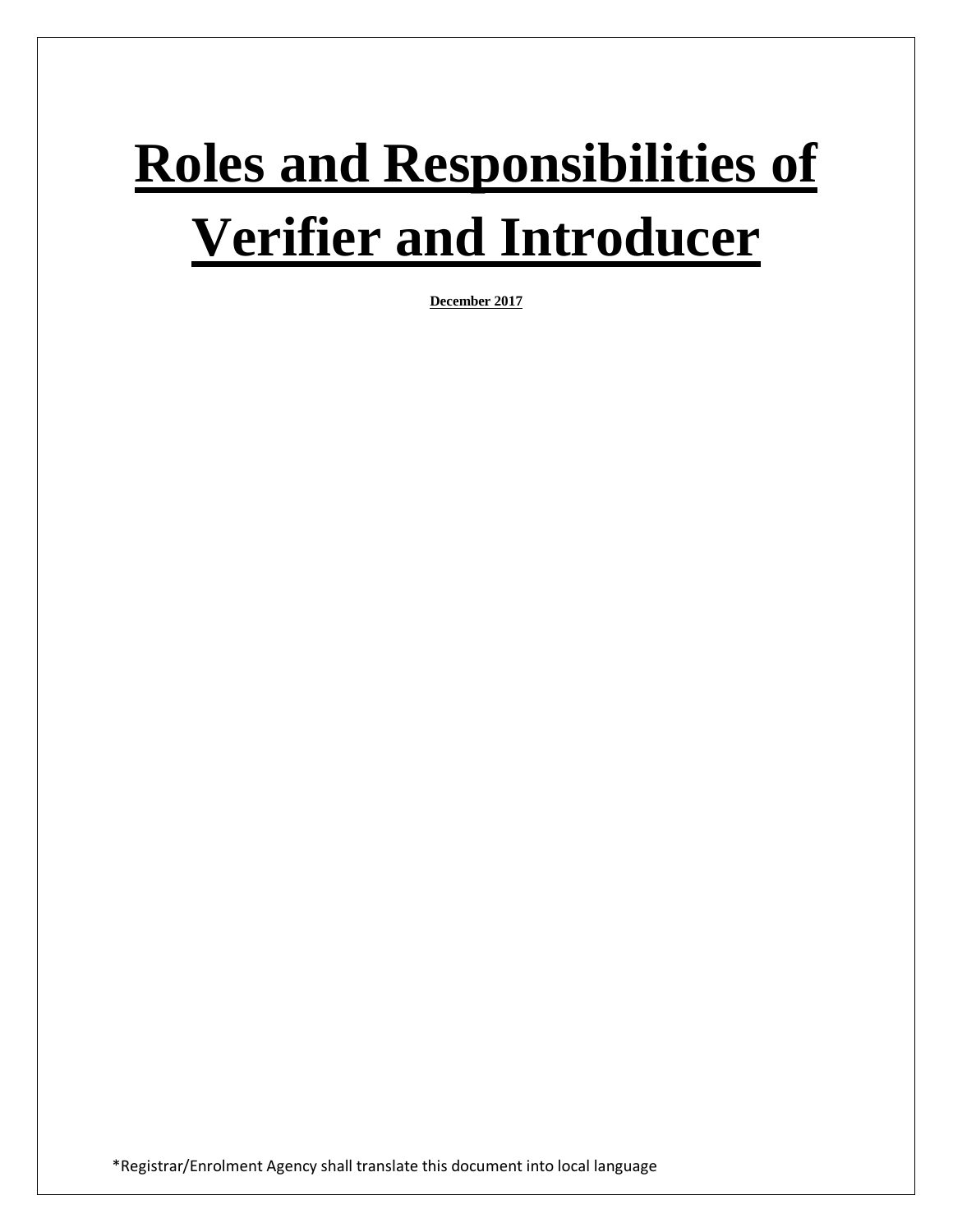# **A) Verifier's**

#### **Who is a Verifier and what is his/her responsibility?**

When the resident comes to enroll for Aadhaar to an Enrolment Centre, demographic information will be entered from documents that the resident provides. The authentication of documents submitted by the resident is duly verified by the officials authorized to verify the documents. Such officials are termed as verifiers. The verifier present at the Enrolment Centre will verify the documents submitted by the resident against the enrolment form filled by the resident. The services of the retired government officials who are generally well acquainted with such verification procedures should be utilized by the Registrars in case they are unable to spare serving officials for document verification.

- a. Any serving /retired official both from Government (including Armed forces and CPMFs) and PSUs including Banks not below the rank of Group 'C'/ class III employees may be allowed to be deployed as Verifiers. In the areas, like big cities and Metros, where registrar is unable to avail the services of such Retired/Serving government officials, services of an outsourced vendor can be availed of to provide verifiers with the approval from UIDAI Regional Office.
- b. The verifiers in an enrolment centre cannot be from the same vendor, hired as enrolment agency. Registrar needs to ensure that verifiers are appropriately trained before being put in the field. The Registrar may appoint more than one Verifier in a centre, if and where required. The list of all Verifiers must be notified, by designation, by the Registrar before commencement of the enrolments and the list should be shared with the Regional office concerned.

#### **What are the responsibilities of a Verifier?**

For enrolment, Resident will bring his/her Original documents/ Attested Photocopies along with filled Aadhaar Enrolment/Update Form. Verifier must verify the information mentioned in the supporting documents with the information mentioned in the Aadhaar Enrolment/Update Form. Verifier also checks that the names of the documents captured in the enrolment form are correct and same as the original documents produced by the resident.

- a. Verifier needs to be available in the enrolment center throughout the operating hours of the center. Registrars should ensure physical presence of verifiers during the enrolment.
- b. It is verifier's responsibility to ensure that Enrolment/Update Form is filled completely and correctly as per UIDAI enrolment process. No mandatory field should be left blank and resident should be encouraged to fill optional fields like mobile number and email address.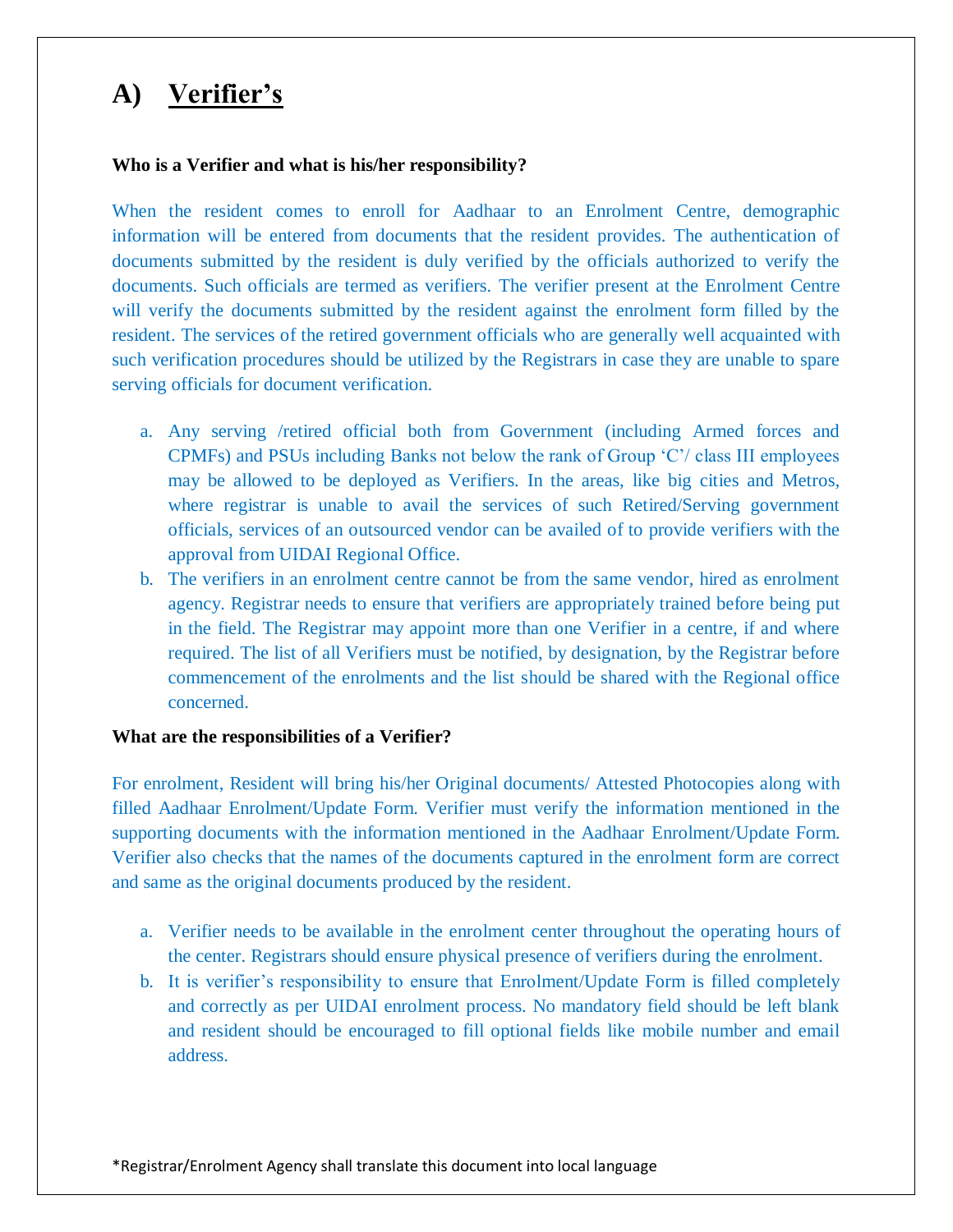- c. Verifier will sign and stamp the Enrolment/Update Form after verification. If stamp is not available, the verifier can sign and put his/her Name. The resident will then go to the Enrolment Agency Operator for getting enrolled.
- d. However, if the resident is enrolled and has come for Correction for a particular demographic field, the resident need not enter all details in the Form. The resident must provide his/her original Enrolment Number, Date and Time (together known as EID), his/her Name and the field which needs correction.
- e. Verifier will only verify if it is one of the fields requiring verification of documents. Verifier will use the same UIDAI verification guidelines as used during resident enrolment.
- f. Verifier's signature/thumb print and stamp/Name is required except in case where copies attested / certified by a public notary / gazetted officer are being submitted.
- g. The Verifier must be physically present at the enrolment centre every day and, thus, can monitor the Enrolment Centre performance and provide immediate information to UIDAI and Registrar on process deviations and malpractices at the enrolment centre.

### **What are the UIDAI Guidelines for Verification that the Verifier must keep in mind while verifying the Documents?**

- a. Make sure that the resident has original documents for verification. In instances where original documents are not available, copies attested / certified by a public notary / gazetted officer will be accepted.
- b. The documents produced by the resident for Aadhaar enrolment/Update must be in the list of approved documents only.
- c. The format is for certificate to be issued by officials/ institutions (only those that are recognised in the UIDAI's valid list of documents) for Proof of Identity and Address is as per Appendix A/B.
- d. Verifier can refuse verification, if they suspect forged/altered documents. In cases where Verifier refuses verification of the documents produced, reasons should be recorded in brief by the Verifier on the Enrolment Form.
- e. In case the Verifier refuses verification with reasons or turns the resident back without recording any reasons, the resident can approach a designated Authority created by the Registrar at the Block level for Grievance Redressal.
- f. Verify Name, Date of Birth, Address, and Relationship Details against PoI, DoB, PoA, PoR, respectively.
	- Name
	- PoI requires a document containing the resident's name and photograph. Verify that supporting document has both.
	- If any of the PoI document submitted does not contain the photograph of the resident, then it will not be accepted as a valid PoI. In order to be inclusive and free of harassment, documents with older photographs are acceptable.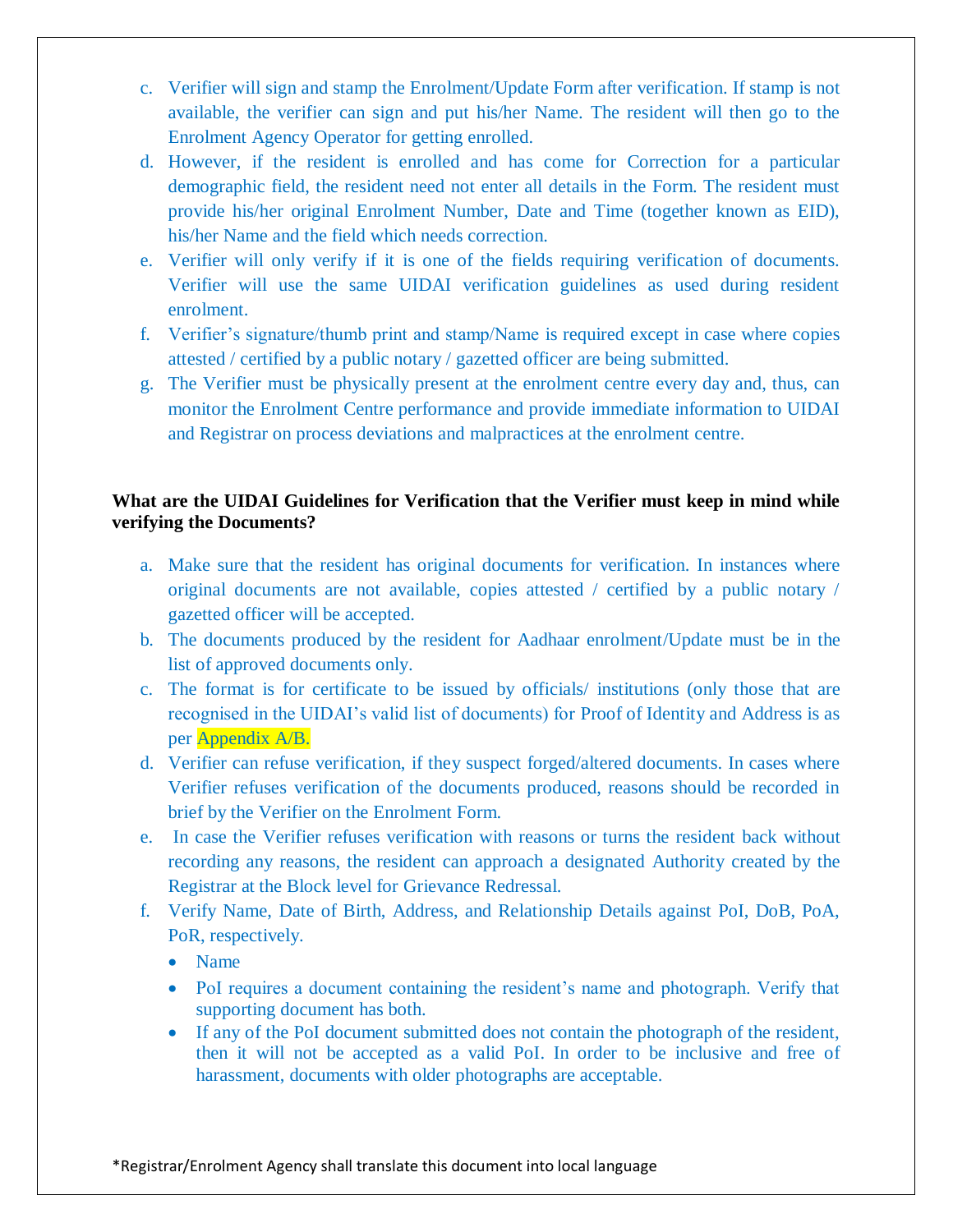

- Confirm the name in the document by asking the resident his/her name. This is to ensure that the resident is providing own documents.
- The name of the person should be entered **in full**. It should not include salutations or titles like Mr., Miss, Mrs., Major, Retd., Dr. etc

| 2 NPR Recruit /TIN Unrober :<br>Pre-Foculoun Hft :                                                                                     |                                                                           | Please follow the instructions overleaf while filling up the form. Use capital letters only. |  |  |
|----------------------------------------------------------------------------------------------------------------------------------------|---------------------------------------------------------------------------|----------------------------------------------------------------------------------------------|--|--|
|                                                                                                                                        | Pre-Enrolment ID:                                                         | 2 <sup>1</sup><br>NPR Receipt/TIN Number:                                                    |  |  |
| full Hame: Major Surencler Hafn Iripathy                                                                                               | Full Name: Surender Nath Tripathy                                         |                                                                                              |  |  |
| 07/09/1974<br>Date of fields:<br>Yes ca<br>260<br>$\mathbf{s}$<br>Gender: Mala(J.A. Jeanale ( ) Ironsgender( )<br>Verified<br>Decksred | Gender: Malei/ / Female ( ) Transgender ( )                               | 07/09/1974<br>Date of Birth:<br>Yes on<br>Age:<br>k<br>verified /<br><b>Uodared</b>          |  |  |
| Address: L/D(10/a) S/o(1W/D11H/o(1)                                                                                                    | Address: C/o()D/o \\S/o()W/o()H/o()                                       | triched                                                                                      |  |  |
| House No/ Blog./Apt. 109 B Tara Apartment<br>Street/Read(Lane Lane No 2)                                                               | House No. Bldg./Apt. 109 B Tara Apartment                                 | Street/fload/Lane Lane No 2                                                                  |  |  |
| Landmark Near LWV School<br>Area/locality/sector New Shimle-                                                                           |                                                                           | Assaflorality/sector New Shimla                                                              |  |  |
| village/town/City Shimla<br>Fost Uffice New Shinds                                                                                     | Candinatic Hear DAV School                                                |                                                                                              |  |  |
| Sub-Oistrict<br>State Himachal Pracketh<br>Stinia.<br><b>District</b>                                                                  | Village/Town/City Shanla                                                  | Post Office New Shinds                                                                       |  |  |
| <b>FINCOUL 170009</b><br>Middle No.<br>E Mail and Telemail con-                                                                        | Sub-flistrict<br>Shimla<br>District<br>Mobile No<br>E Mail 3027@gmail.com | <b>State Himachal Pradesh</b><br>PINCODE 170009                                              |  |  |

g. It is very important to write the person's name very carefully and correctly. For example, the respondent may tell that his name is V. Vijayan whereas his full name may be Venkatraman Vijayan and similarly R. K. Srivastava's full name may actually be Ramesh Kumar Srivastava. Similarly, a female enrollee may tell her name as K. S. K. Durga while her full name may be Kalluri Surya Kanaka Durga. Ascertain from her/him the expansion of her/his initials and check the same in the documentary evidence produced.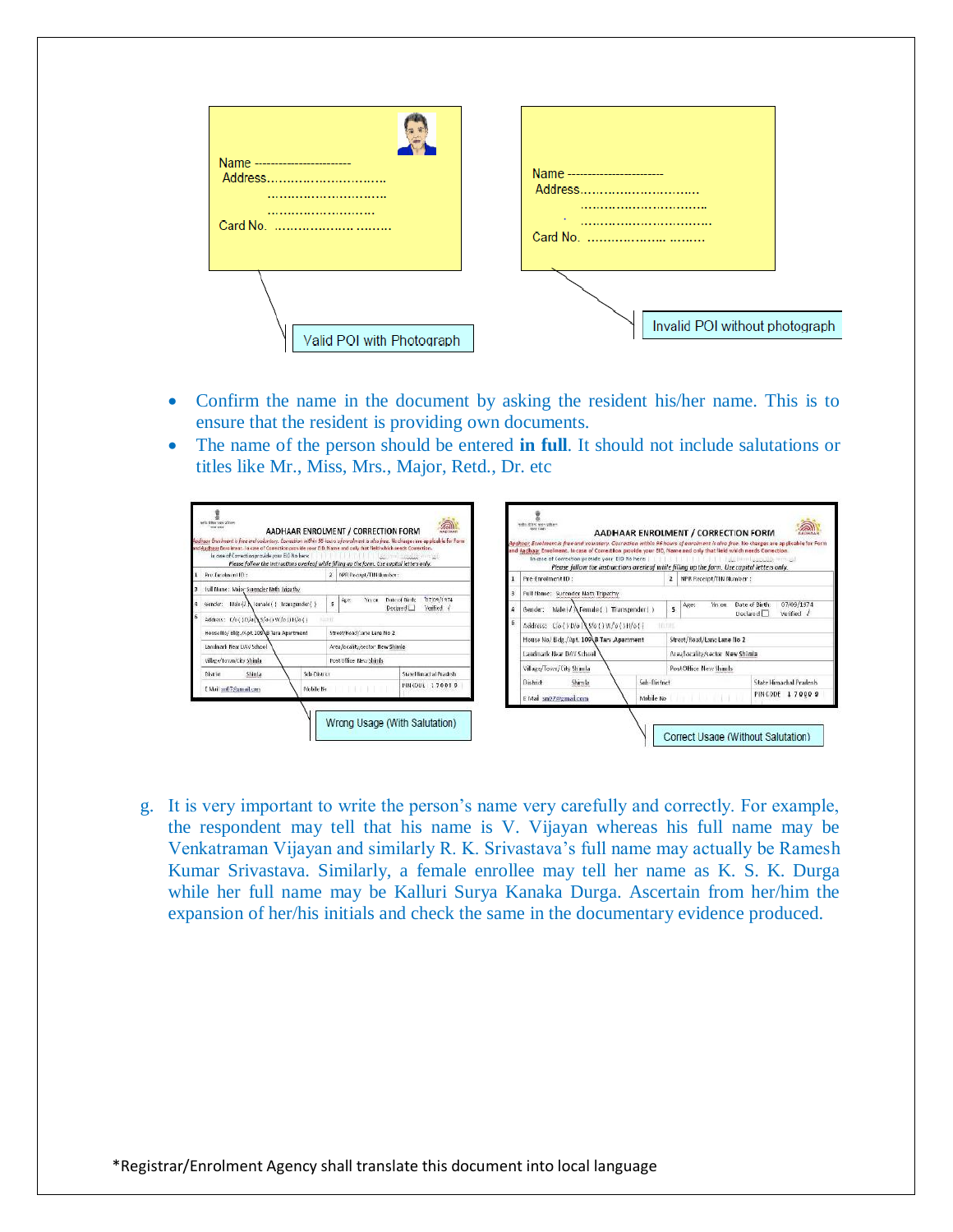

h. In case of difference in the name declared and the one in document (PoI) is limited to spelling and/or sequence of first, middle and last name, the name as declared by the resident may be recorded .

#### Acceptable as difference in only name sequence

**POA** Name Chandra Ram Bhagat Address - 109- B Tara Apartment Lane No 2 New Shimla, Himachal Pradesh Card No. CDI908766



Name Ram Chandra Bhagat S/o- Ram Lakhan Bhagat Card No. 42333244

#### Not Acceptable due to difference in name

**POA** Name Chandra Ram Bhagat Address - 109- B Tara Apartment Lane No 2 New Shimla, Himachal Pradesh Card No. CDI908766



- i. If two documentary proofs produced by the enrollee have variation in the same name (i.e., with initials and full name), the enrollee's full name should be recorded.
- j. Sometimes the infants and children may not have been named yet. Try to ascertain the intended name for the child by explaining to the enrollee the importance of capturing the name of the individual for allotting UID. In case of non availability of supporting documents for PoI, the name should be recorded with the assistance of the Introducer.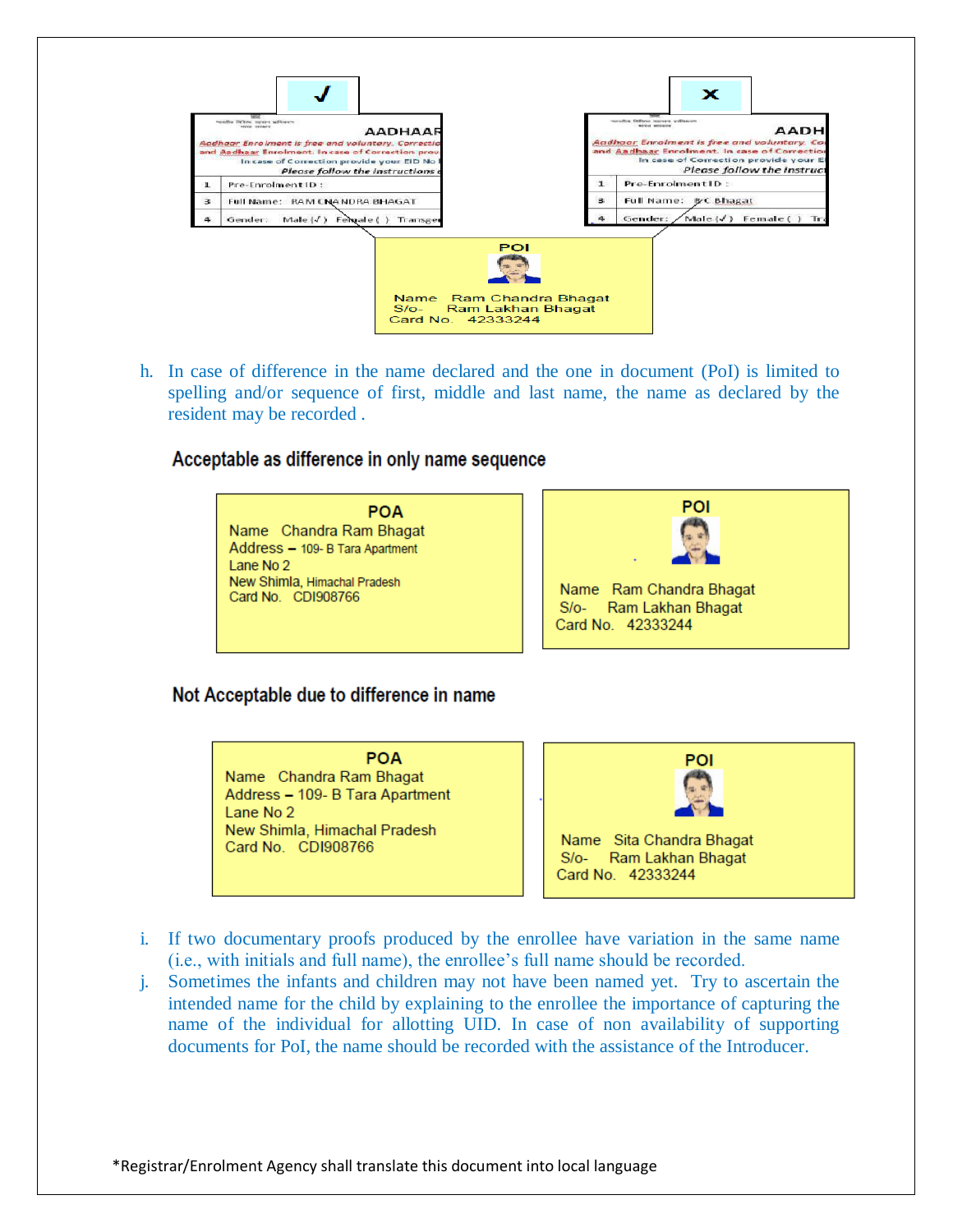#### **1. Date of Birth (DoB)**

- a. Date of birth of Resident must indicate day, month and year in the relevant field.
- b. If the Resident provides documentary evidence of Date of Birth, then the Date of Birth is considered as "Verified". When resident declares the DoB without any documentary evidence, then date of birth is considered as "Declared".
- c. When the resident is unable to give exact date of birth and only age is mentioned by the resident or approximated by the verifier then only age is recorded. The software will automatically calculate year of birth in such case.
- d. The Verifier should check the entry in the Enrolment/Update Form and ensure that the resident has correctly indicated the date of birth as "verified"/"declared" or has filled his/her Age.

#### **2. Residential Address:**

- a. Verify that the PoA contains the name and address. The Verifier should ensure that the name in the PoA document matches with the name in the PoI document. A difference in the name in PoI and PoA document is acceptable if the difference is only in spelling and/or sequence of first, middle and last name.
- b. The "care of" person's name, if any, is usually captured for children and old age people living with parents and children, respectively. If not available, one can leave this Address line blank.
- c. Enhancement of address is allowed. The resident may be allowed to add minor fields such as House No., Lane No., Street Name, correcting typographic errors, minor changes/ corrections to pin code etc. to the address listed in the PoA as long as these additions/modifications do not alter the base address mentioned in the PoA document.

#### Acceptable as addition does not change the basic address\



| Full Name: RAM CHANDRA BHAGAT                                            |              |      |                                 |        |                       |  |  |                |
|--------------------------------------------------------------------------|--------------|------|---------------------------------|--------|-----------------------|--|--|----------------|
| Male (J) Female     Transgender ()<br>Gender:                            |              | 5    | Age:                            | Yrs on | Date of E<br>Declared |  |  |                |
| Address: C/o () D/o () S/o () W/o () H/o ()                              |              | NAME |                                 |        |                       |  |  |                |
| Street/Road/Lane Lane No 2<br>House No/ Bldg./Apt. 109- B Tara Apartment |              |      |                                 |        |                       |  |  |                |
| Landmark Near DAV School                                                 |              |      | Area/Jocality/sector_New Shimla |        |                       |  |  | Landmark added |
| Village/Town/City Shimla                                                 |              |      | Post Office New Shimls          |        |                       |  |  |                |
| Shimla<br>District                                                       | Sub-District |      |                                 |        |                       |  |  |                |
| Mobile No<br>E Mail sn07@gmail.com                                       |              |      |                                 |        |                       |  |  |                |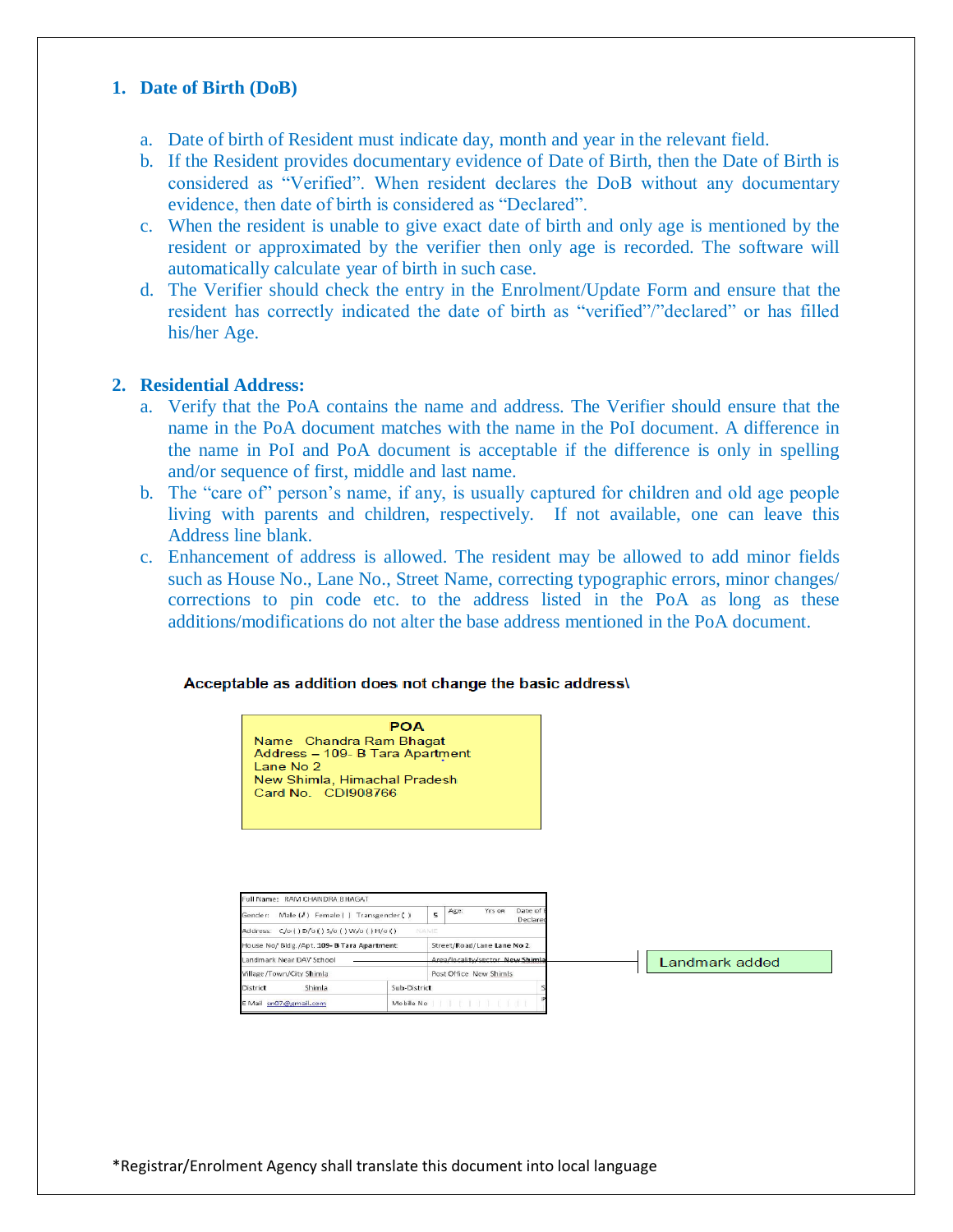d. If the changes requested in Address Enhancement are substantial and change the base address that is listed in the PoA, the resident will be required to produce an alternate PoA or enroll through an Introducer.



#### Not acceptable as there is change in basic address

#### **3. Relationship Details:**

- a. In the case of children below 5 years, "Name" and "Aadhaar Number" of one of the parents or guardian is mandatory. Parent/Guardian must produce their Aadhaar letter when enrolling children (or they can be enrolled together).
- b. In the case of an adult, no verification will be done for the information on parent or spouse. They are recorded for internal purposes only.

#### **4. Head of Family(HoF):**

- a. Verify that the PoR document establishes relation between the Head of Family and the family member. Only those family members can be enrolled based on the relationship document (PoR), whose names are recorded on relationship document.
- b. Head of Family must always accompany the family member when the family member is getting enrolled.
- c. The verifier must also check the HoF details in the Enrolment/ Update Form in case of HoF based verification. HoF's Name and Aadhaar Number in form should be verified against the Aadhaar letter.
- d. Ensure that in case of HoF based enrolments, the relationship details mentioned in the form are of the HoF only.
- **5. Mobile Number, Email address:** If the enrollee possesses and is willing to provide his/her Mobile Number and / or Email Address, these optional fields must be filled in. Verifier can inform the importance of these fields to the resident. UIDAI can get in touch with the resident using this information, if required, like in case of returned letters.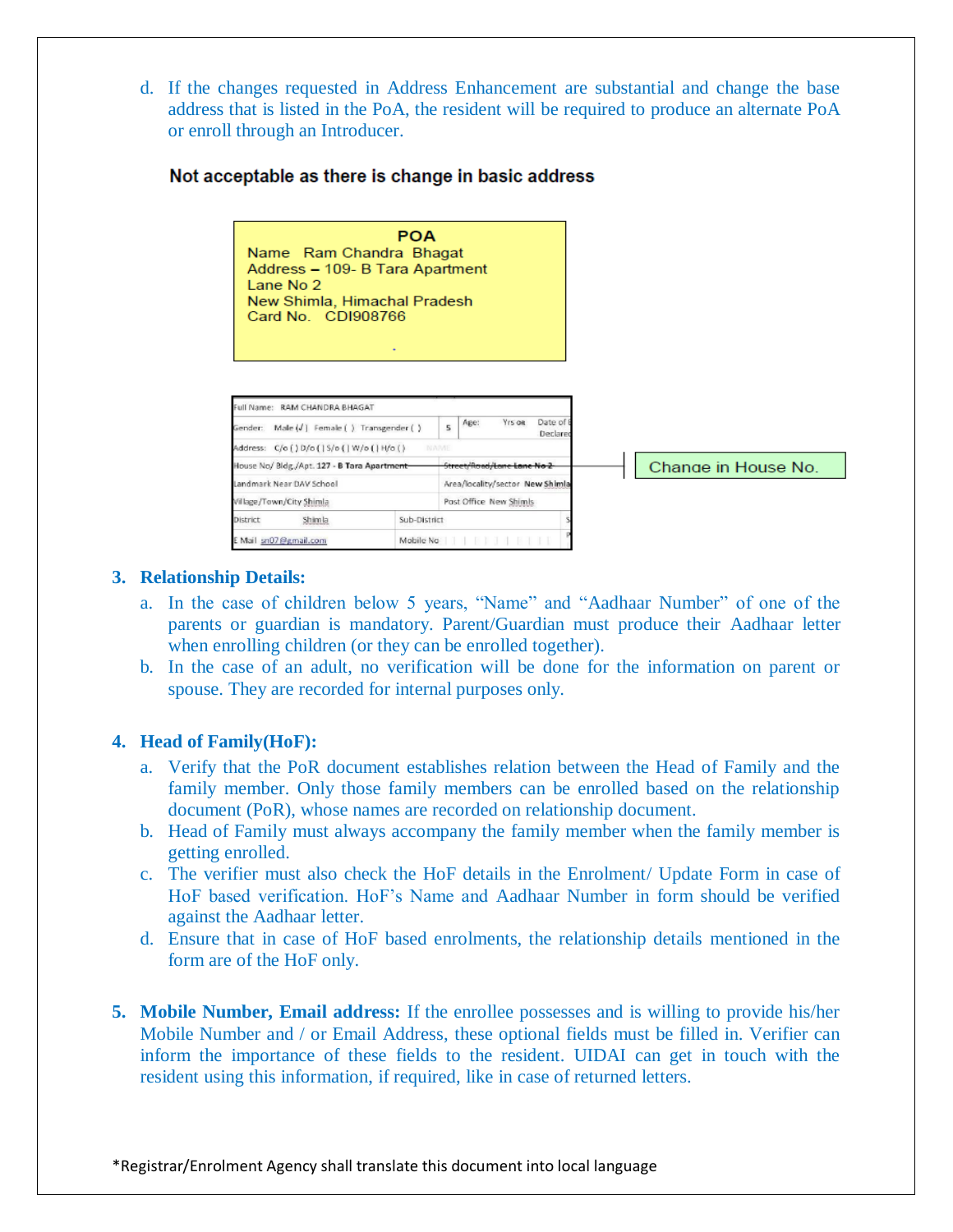# **B)Introducer**

#### **How are Residents without documents enrolled in Aadhaar?**

- a. Key demographic data needs to be verified properly at the time of enrolment. Residents can bring any of the approved documents as Proof of Identity (PoI) and Proof of Address (PoA).
- b. If a resident is unable to provide documentary proof of identity or proof of address, they can be enrolled through a pre-designated "Introducer" who is identified and notified by the Registrar or Regional Offices.
- c. An Introducer is a person who is authorized by the Registrar to introduce a resident who does not possess any PoA/PoI documents. **This introduction does not tantamount to giving a character certificate to resident.**

#### **Who is an Introducer?**

- a. Introducers are individuals (for example, Registrar's employees, elected local body members, members of local administrative bodies, postmen, influencers such as teachers, health workers & doctors, Aanganwadi / ASHA workers, representative of local NGO's etc.) identified by a Registrar and registered in UIDAI's CIDR as "Introducers".
- b. In certain cases, the UIDAI Regional Office may itself take the initiative to identify a pool of Introducers for the convenience of the Registrars.
- c. Introducer must be above the age of 18 years and Introducer must not have a criminal record.
- d. Introducers will be linked to a Registrar. The same Introducer may be used by more than one Registrar as long as they are identified by the concerned Registrar and registered in UIDAI's CIDR as "Introducers" for the particular Registrar. Therefore, the Introducer can only introduce people within the Registrar's jurisdiction. In addition, a Registrar can further limit the operations of an Introducer by administrative boundaries (State, district level).

#### **What are the Responsibilities of an Introducer?**

- a. Once the Registrar identifies introducers region-wise (District/State in which the Introducer is authorized to work), he will notify the Introducers.
- b. The Introducers must attend the Aadhaar awareness workshop organized by the Registrar and UIDAI to acquaint them with the Aadhaar program and understand Introducer responsibilities and liabilities.
- c. If the identified Introducer is ready to work as an Introducer, he/she will have to give a written consent (prescribed Performa attached as "Appendix C") to being an Introducer for the purpose of enabling Aadhaar enrolments and to follow the guidelines and procedures laid down for the Introducers by the Unique Identification Authority of India (UIDAI) and the Registrar.
- d. Introducers need to be enrolled and must have received their Aadhaar numbers and signed the consent forms before they start introducing residents in the field.
- e. They must ensure that the Registrar has registered and activated them as an Introducer at UIDAI.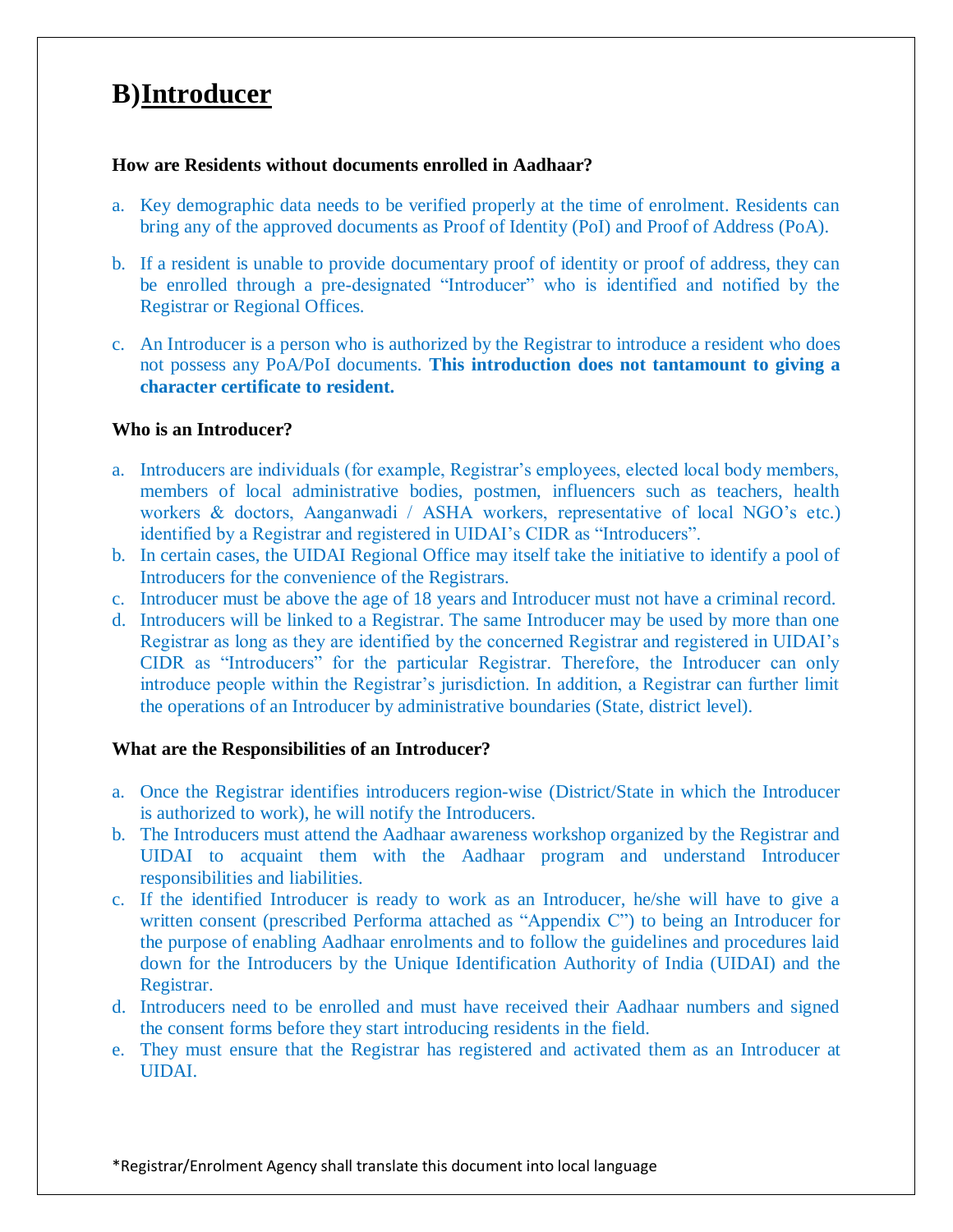- f. Introducers must keep themselves informed on the Enrolment Schedules, Enrolment Centre locations and operational hours of the Enrolment Centers in their assigned territory.
- g. They must ensure that their contact information is correctly displayed at the Enrolment Centre. In case of no display/incorrect information, ask the Enrolment Centre supervisor to display/correct the details.
- h. Introducer must be easily accessible to the residents.
- i. The Introducers must check the Resident's Name and Address on the Enrolment form for correctness and completeness. Introducer should also check his/her own details in the form and then provide his/her signature/thumbprint on the Enrolment Form space provided.
- j. Introducers should make themselves available during the working hours of the EC for endorsing residents. In case, they are not available during the operational hours, they can visit the Enrolment Centre at the End of the Day and check the list of residents pending for their endorsement.
- k. Introducer must carefully check the Name and Address details of the Resident and provide their Approval/Rejection.
- l. Introducer has to provide their biometric on Aadhaar client to endorse a resident's enrolment.
- m. The Introducer also signs/provide thumbprint on the consent for enrolment where consent print requires the same.
- n. Introducer confirms the identity and address of the resident they are introducing
- o. Introducer must only introduce residents who do not have documentary proof of identity or address
- p. Introducer is not obliged to introduce every person who approaches them
- q. Introducer cannot charge fees for introducing residents. However, Registrars can prescribe an honorarium to them for this work.

#### **What are the Liabilities of an Introducer?**

- a. Introducer must not collude with a person to impersonate another person (dead or alive) at the time of enrolment.
- b. Introducer must not help an Aadhaar holder to deliberately take on the identity of another person by changing their demographic information or even collude to provide false biometric information.
- c. Strict action will be taken against the Introducer for violation of guidelines.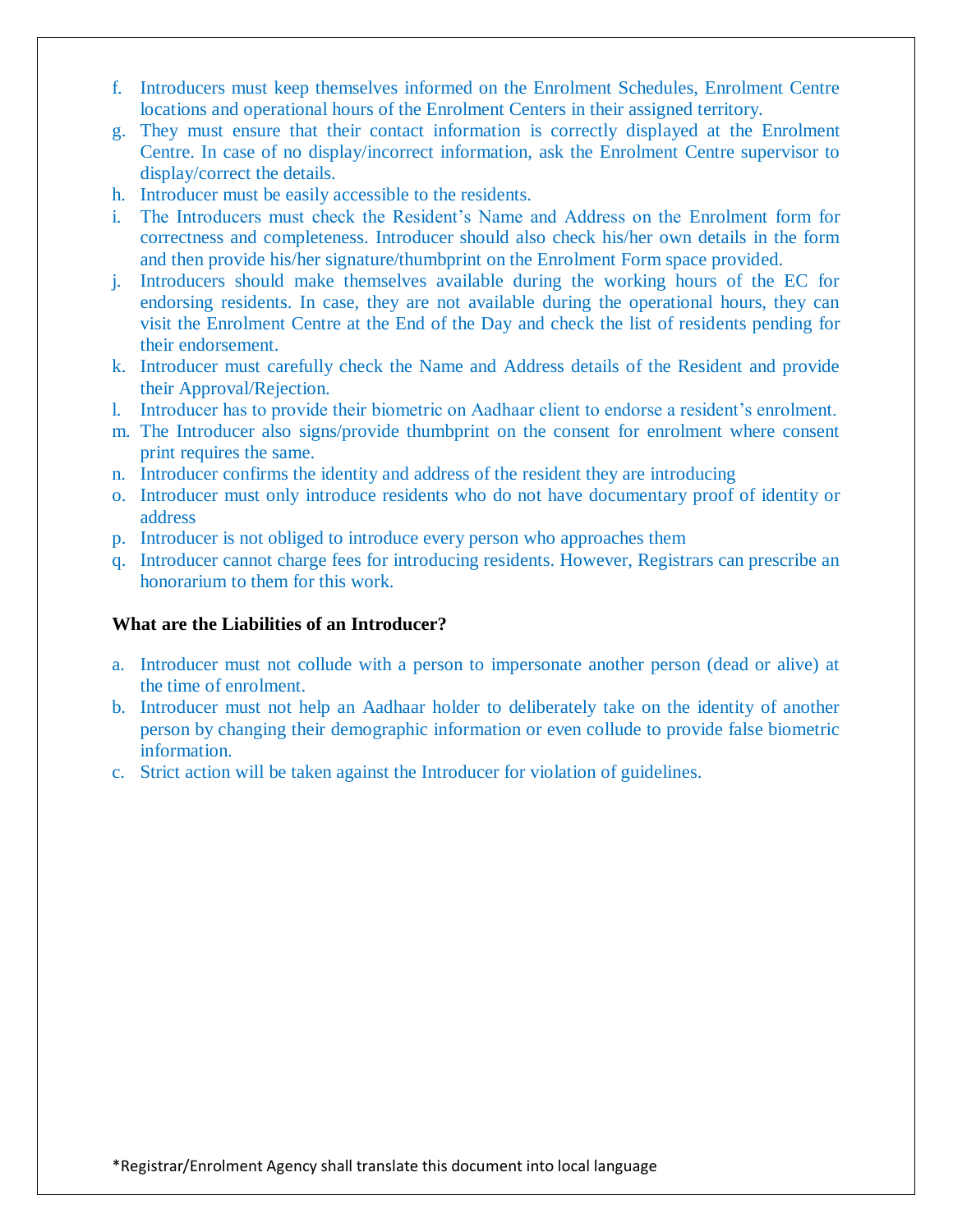## **Appendix A SAMPLE SPECIMEN CERTIFICATE OF IDENTITY/ADDRESS FOR AADHAAR ENROLMENT**

(TO BE ISSUED ON THE OFFICIAL LETTER HEAD OF THE ISSUING AUTHORITY)

Affix Resident's recent passport size coloured Photo (To be attested with half the signature & stamp of the issuing officer appearing on the on the photograph)

This is to certify that Mr/Ms ( **Name of the Resident** ) son/daughter/wife/husband/ward of (Name of the relation/guardian) is known to me. His/her photograph is attached and is duly attested by me. His/her current address is stated below and this certificate can only be used as Proof of Address/Identity for fresh Aadhaar Enrolment.

Current Address of the Resident:

Date:

 Signature of Issuing Authority: Full Name Issuing Authority: Designation Issuing Authority: Telephone No. Issuing Authority:

Pupil

(To be signed personally by the issuing authority. Proxy signatures are not allowed.)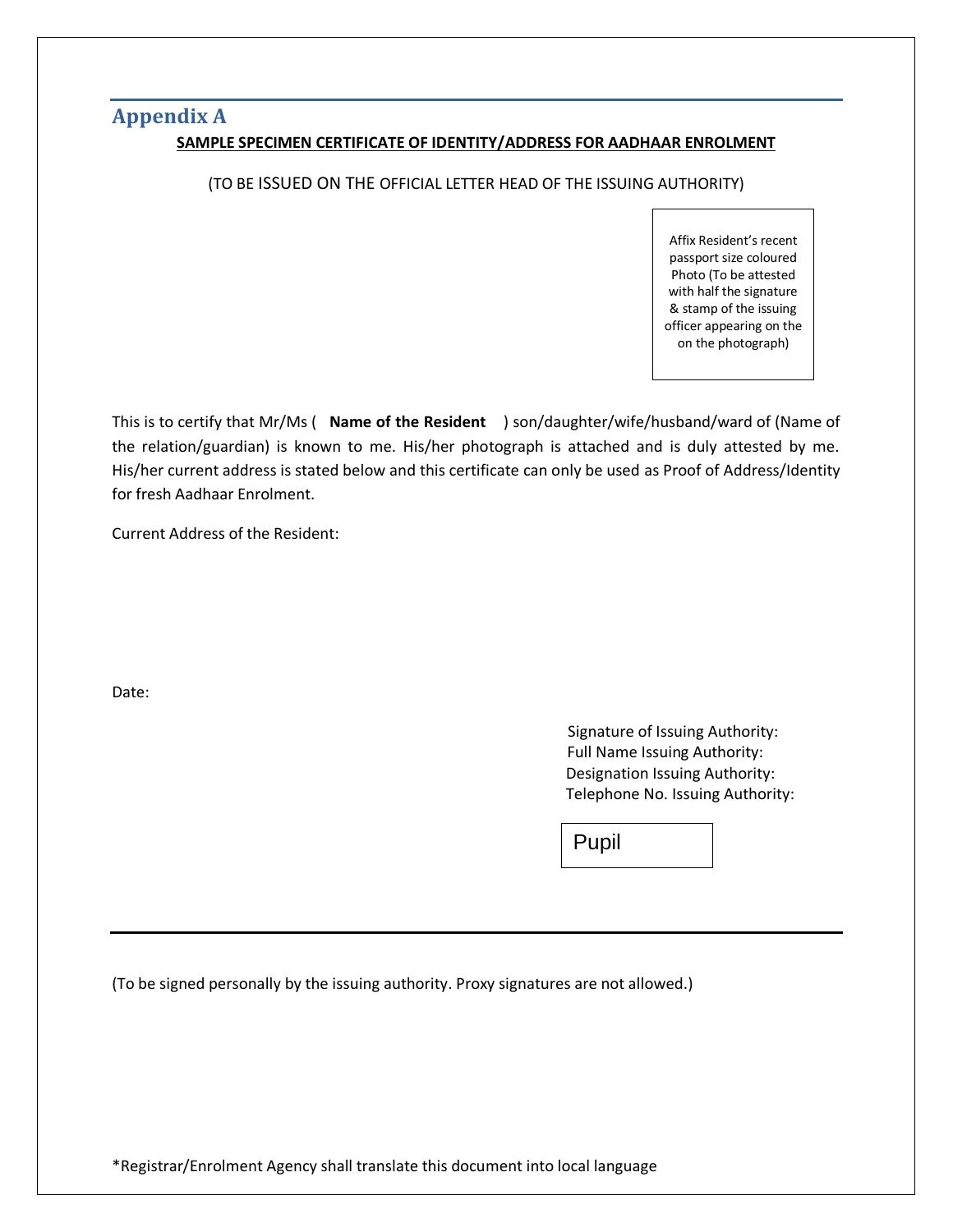## **Appendix B**

#### **SAMPLE SPECIMEN CERTIFICATE OF IDENTITY/ADDRESS FOR AADHAAR UPDATE**

(TO BE ISSUED ON THE OFFICIAL LETTER HEAD OF THE ISSUING AUTHORITY)

Affix Resident's recent passport size coloured Photo (To be attested with half the signature & stamp of the issuing officer appearing on the on the photograph)

This is to certify that Mr/Ms ( **Name of the Resident** ) son/daughter/wife/husband/ward of (Name of the relation/guardian) is known to me. His/her photograph is attached and is duly attested by me. His/her current address is stated below and this certificate can only be used as Proof of Address/Identity for updation of Aadhaar Number……………………………

Current Address of the Resident:

Date:

 Signature of Issuing Authority: Full Name Issuing Authority: Designation Issuing Authority: Telephone No. Issuing Authority:

Lower eyelid

(To be signed personally by the issuing authority. Proxy signatures are not allowed.)